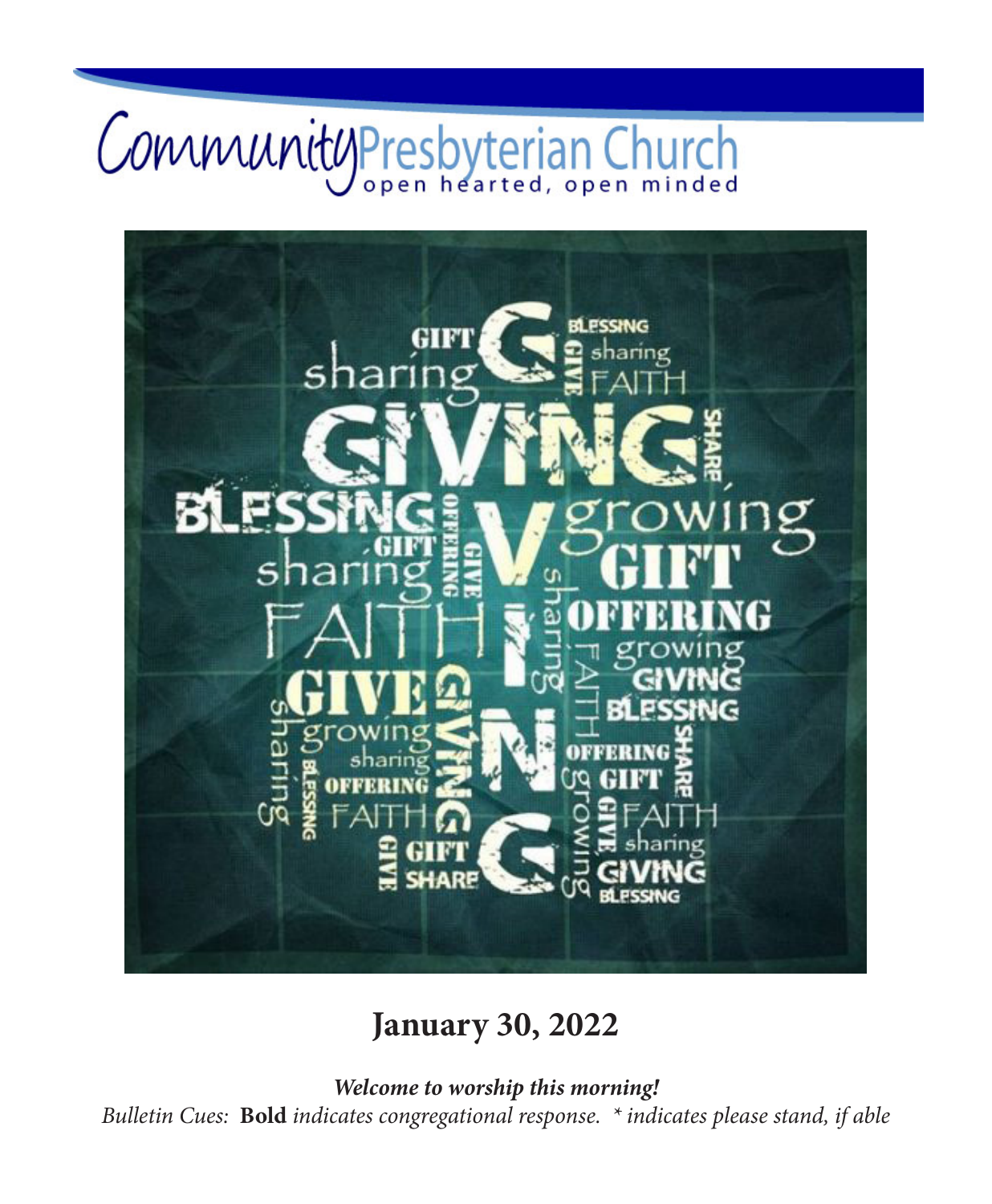### **GATHERING AROUND THE WORD OF GOD**

#### WELCOME AND ANNOUNCEMENTS

PRELUDE

\*CALL TO WORSHIP

Holy Mystery, Loving One, God beyond our imagining,

**you create us; you include us; you love us.**

Christ, living body of the love of God,

**you heal us; you unite us; you give us to one another.**

Holy Spirit, breath that breathes in us all, and makes us one,

**you break every division among us; you bring us home to each other. We thank you. We worship you. We open our hearts to you.**

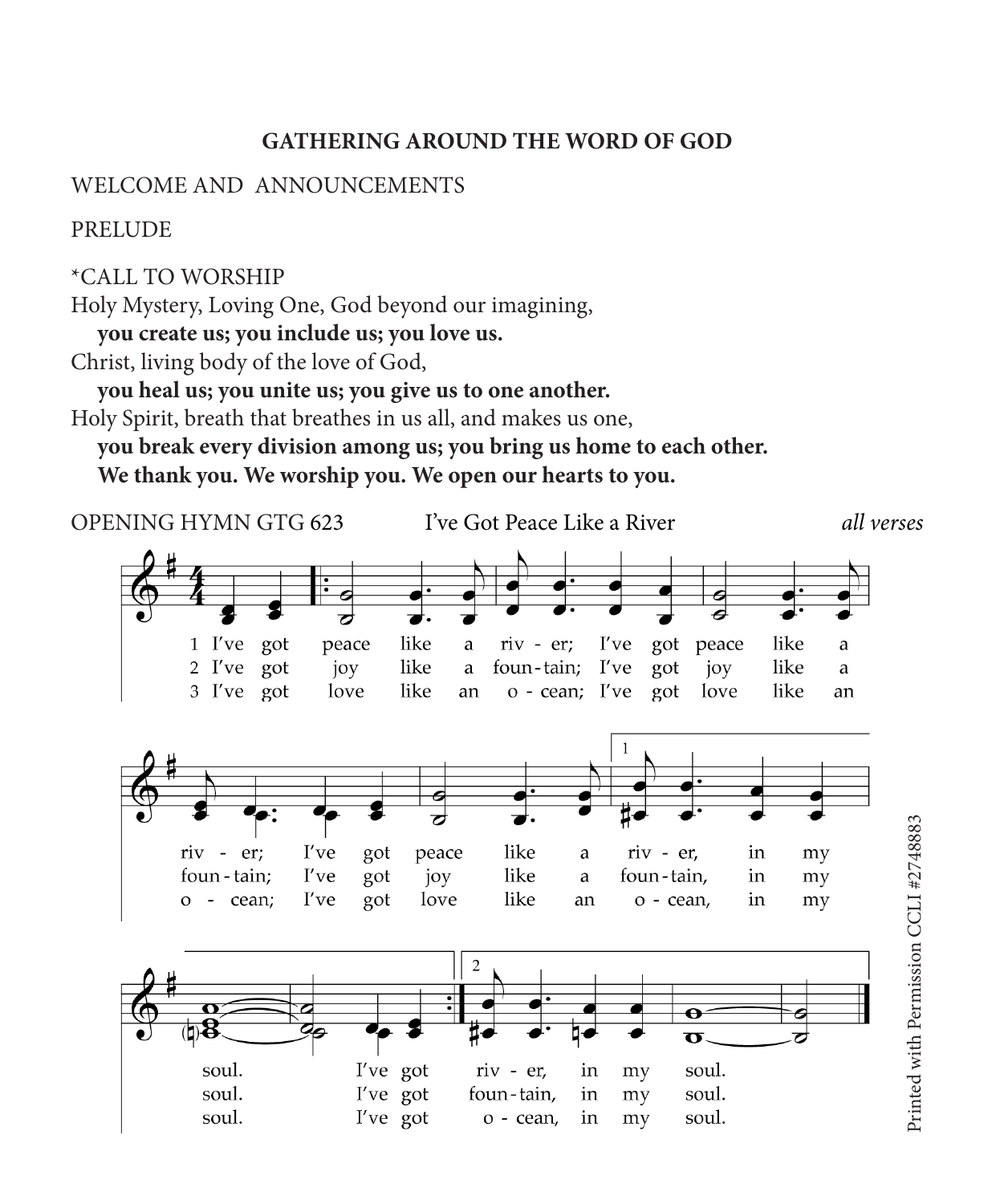REMEMBERING OUR BAPTISM God's love, like a shower of rain in drought, awakens the sleeping seed within the soul and lures it to blossom.

**God's love, like a hot shower after a long day's work, cleanses us, reawakens us,**

**inviting us to rest and then begin anew.**

God's love, like waves crashing on the shore,

breaks in on us and enfolds us,

leaving us vital and refreshed.

### **LISTENING FOR GOD'S WORD**

PRAYER FOR ILLUMINATION

God of love, Jesus' hearers did not always want to hear of your infinite love. Quiet our doubts and open our hearts to hear your love, to receive your love, to trust that we and all people are your Beloved. God of love, your beloved children are listening. Speak to us. **Amen**

RESPONSIVE READING Psalm 71

In you, O Beloved, I take refuge; let me never be put to shame.

**In your righteousness deliver me and rescue me; incline your ear to me and save me.**

Be to me a rock of refuge, a strong fortress, to save me, **for you are my rock and my fortress.**

Rescue me, O my God, from the hand of the wicked, from the grasp of the unjust and cruel.

**For you are my hope and my trust from my youth.**

Upon you I have leaned from my birth; it was you who took me from my mother's womb.

**My praise is continually of you.**

SCRIPTURE READING 1 Corinthians 13:1-13 *paraphrased by Steve Garnaas-Holmes* If I speak in learned or mystic languages but do not speak in love, it is all just clatter and chatter.

If I know everything and understand life completely And have miracle-producing faith but do not act in love, it's all for nothing.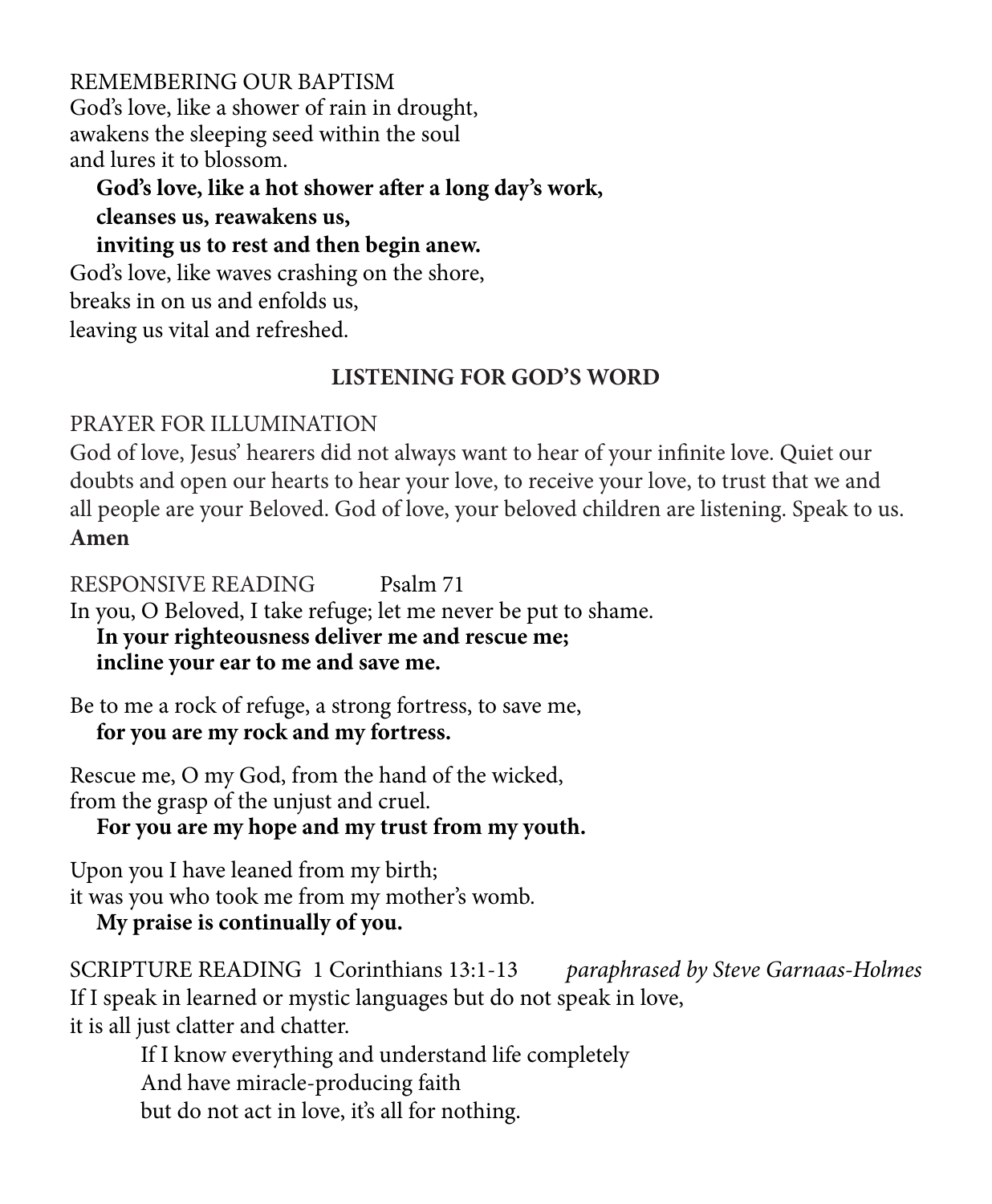If I give away everything I own and die a heroic martyr's death but do it without love, I have just wasted my time.

Love is kind. Love has time for the other.

Love is generous, humble and gentle.

Love does not keep score of faults, but rejoices in what is good and true.

Love bears willingly, trusts deeply,

hopes boldly, endures patiently.

Love does not die.

Beliefs will end; languages will fade; knowledge will exhaust itself.

We know only partly; we believe only partly.

But there comes a time of wholeness,

when we let go of the part for the whole.

When I was a child, I spoke and thought like a child.

Becoming an adult, I abandoned those ways.

Now, we see as if through foggy glass;

but in time we will see clearly, face to face.

Now I know only partially; in time I will know fully—

and know that even now I am fully known.

So we have these three great gifts: faith, hope and love.

And the greatest is love.

**SPECIAL MUSIC** *Simple Gifts* Minnesota's Cantus group Shaker hymn, arranged by Stephen Caracciolo

GOSPEL READING Luke 4:21-30

*Last week, people who had known Jesus from infancy were amazed to hear him proclaim the fulfillment of God's promises made centuries before. In an instant, their awe turns to rage. Why?*

Then he began to say to them, "Today this scripture has been fulfilled in your hearing." All spoke well of him and were amazed at the gracious words that came from his mouth. They said, "Is not this Joseph's son?" He said to them, "Doubtless you will quote to me this proverb, 'Doctor, cure yourself!' And you will say, 'Do here also in your hometown the things that we have heard you did at Capernaum.'" And he said, "Truly I tell you, no prophet is accepted in the prophet's hometown. But the truth is, there were many widows in Israel in the time of Elijah, when the heaven was shut up three years and six months, and there was a severe famine over all the land; yet Elijah was sent to none of them except to a widow at Zarephath in Sidon. There were also many lepers in Israel in the time of the prophet Elisha, and none of them was cleansed except Naaman the Syrian." When they heard this, all in the synagogue were filled with rage. They got up, drove him out of the town, and led him to the brow of the hill on which their town was built, so that they might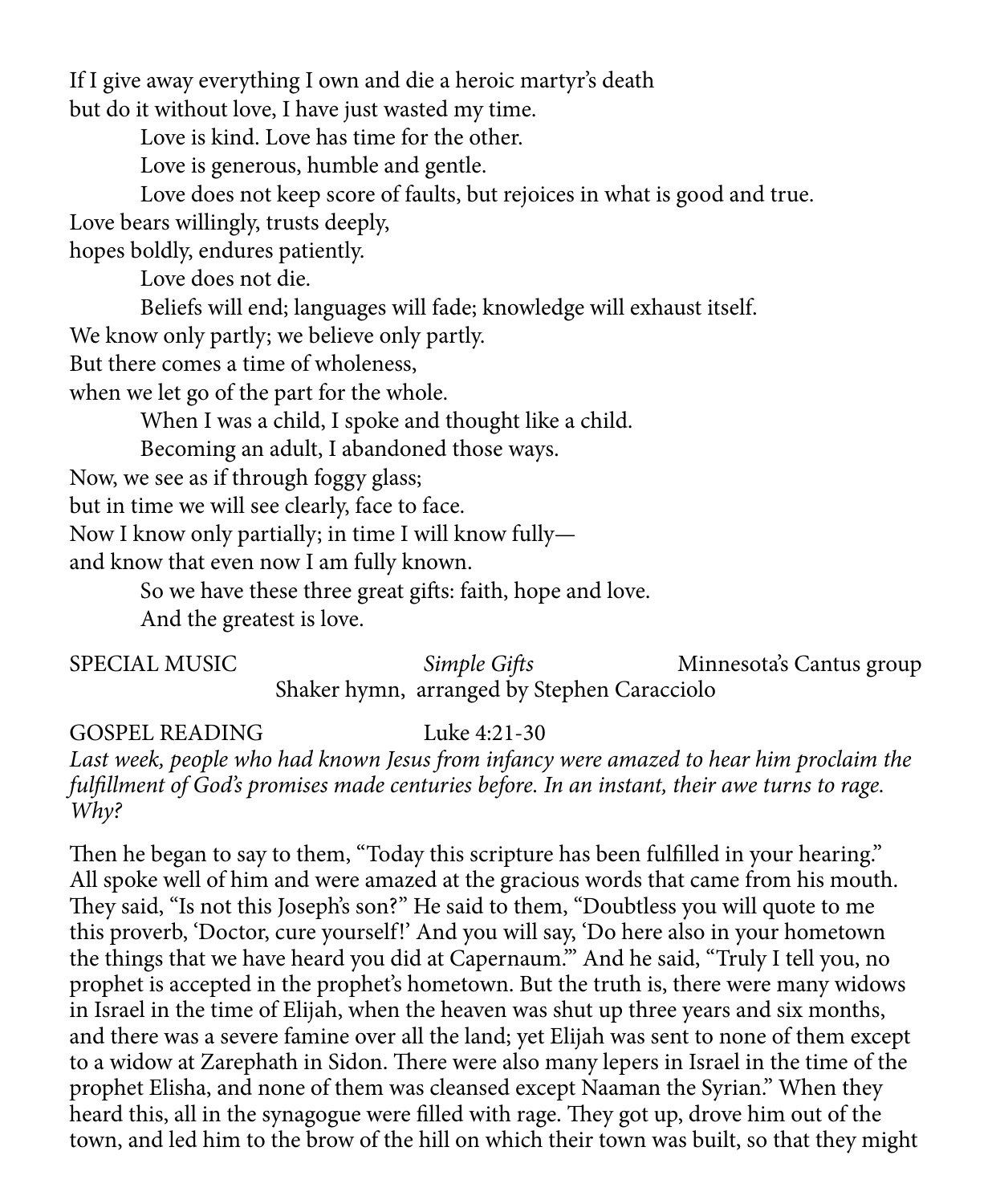hurl him off the cliff. But he passed through the midst of them and went on his way.

Holy Wisdom, Holy Word. **Thanks be to God.**

**hear our prayer.**

SERMON *A Gift Too Generous* Pastor Jan **RESPONDING TO GOD'S GRACE** \*HYMN OF THE DAY GTG 693 Though I May Speak-The Gift of Love all verses $\mathbf \Theta$ 1 Though I may speak with bray - est fire. 2 Though I may give all L pos - sess, 3 Come, Spir - it, come, our hearts con - trol;  $\overline{\mathbf{C}}$ ø gift and have the all to in spire, and striv-ing love pro - fess, SO<sub>1</sub> my our spir - its long to be made whole.  $\overline{\mathbf{o}}$  $\ddot{\mathbf{e}}$ Printed with Permission CCLI #2748883 Printed with Permission CCLI #2748883 and have not love. my words are vain. by love with  $-$  in, but not be given guide ev - ery Let in - ward love deed;  $\mathbf \Theta$ hope - less sound-ing brass, and gain. as turns strange-ly the prof - it thin. soon by this we ship, and are freed. wor JOYS AND CONCERNS/PRAYERS OF THE PEOPLE God, our Savior,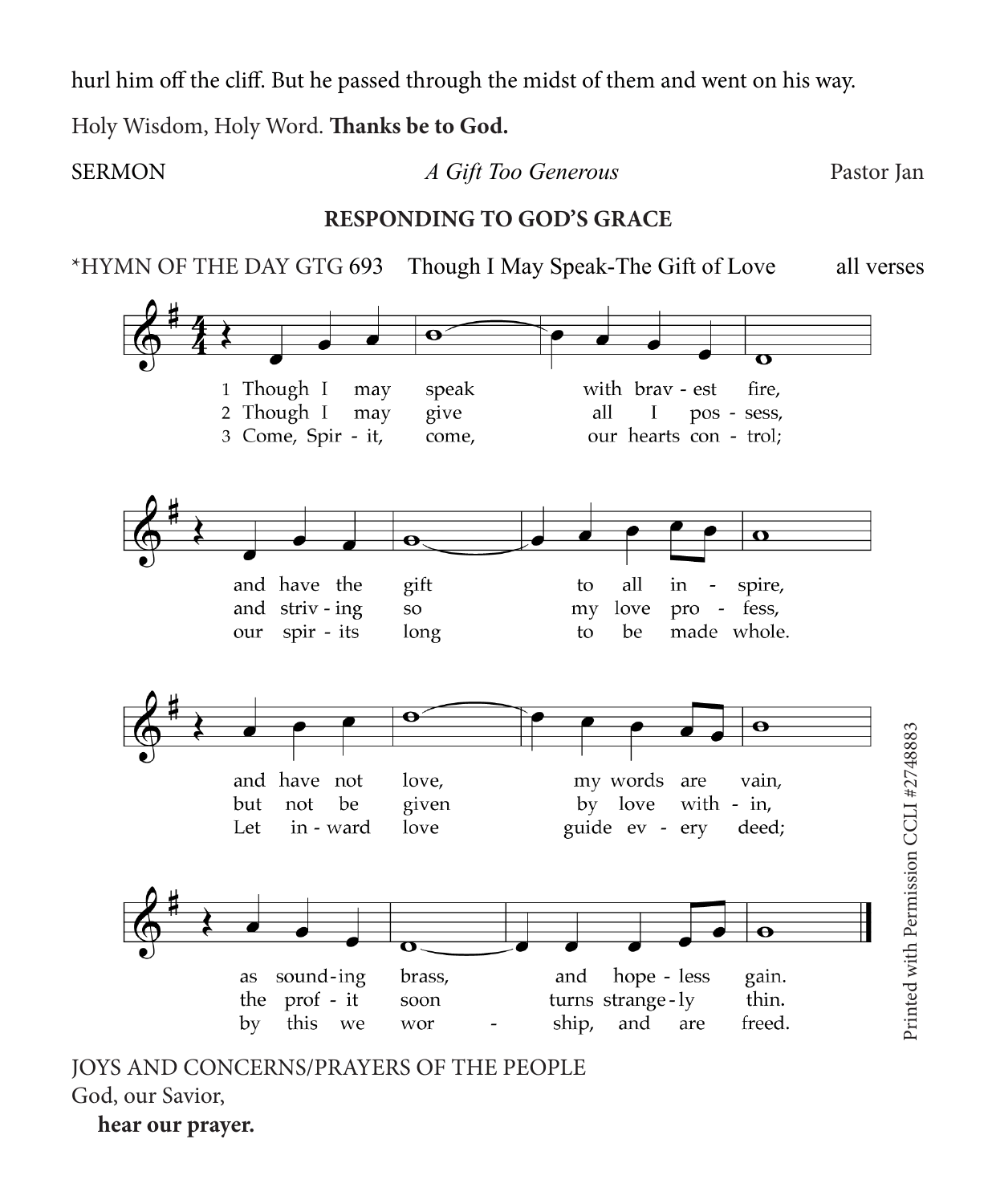### LORD'S PRAYER

**Our Father and Mother in heaven, hallowed be your name. Your kindom come, your will be done, on earth as it is in heaven. Give us this day our daily bread; and forgive us our debts, as we forgive our debtors; and let us not be led into temptation, but deliver us from evil. For the kindom, the power, and the glory are yours, now and forever. Amen**

### **SENDING INTO THE WORLD TO LOVE AND SERVE**

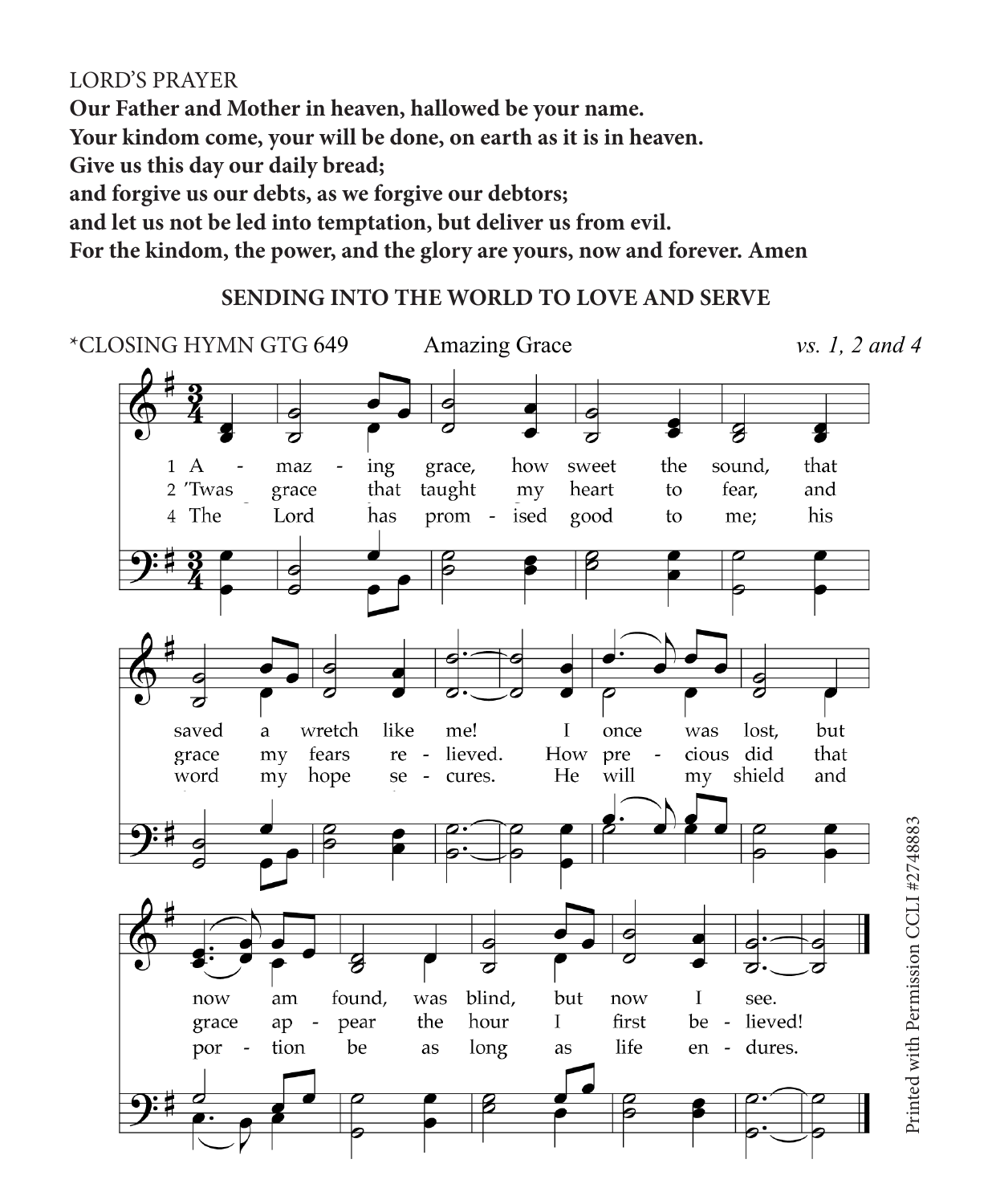\*CHARGE AND BLESSING You are being sent: To catch people with Good News. To lure them with Love. You are blessed. You are loved. Your roots are firmly planted in the Water of Life, in the stream that never runs dry. Shower the world with Love and watch as the Beloved Garden blossoms.

Go in peace, and walk wet, always. **Thanks be to God!**

**POSTLUDE** 

*Parts of this service are adapted from Epiphany resources by Rev. Emily Meyer, Executive Director, The Ministry Lab, St Paul, MN [UCC, UMC, & PC(USA)]*

The Book Discussion Group will meet today, after worship, to disuss *The Soul of America* by John Meacham.

According to Amazon: "Our current climate of partisan fury is not new, and in *The Soul of America* Meacham shows us how what Abraham Lincoln called the "better angels of our nature" have repeatedly won the day. Painting surprising portraits of Lincoln and other presidents, including Ulysses S. Grant, Theodore Roosevelt, Woodrow Wilson, Franklin D. Roosevelt, Harry S. Truman, Dwight Eisenhower, and Lyndon B.



Johnson, and illuminating the courage of such influential citizen activists as Martin Luther King, Jr., early suffragettes Alice Paul and Carrie Chapman Catt, civil rights pioneers Rosa Parks and John Lewis, First Lady Eleanor Roosevelt, and Army-McCarthy hearings lawyer Joseph N. Welch, Meacham brings vividly to life turning points in American history."